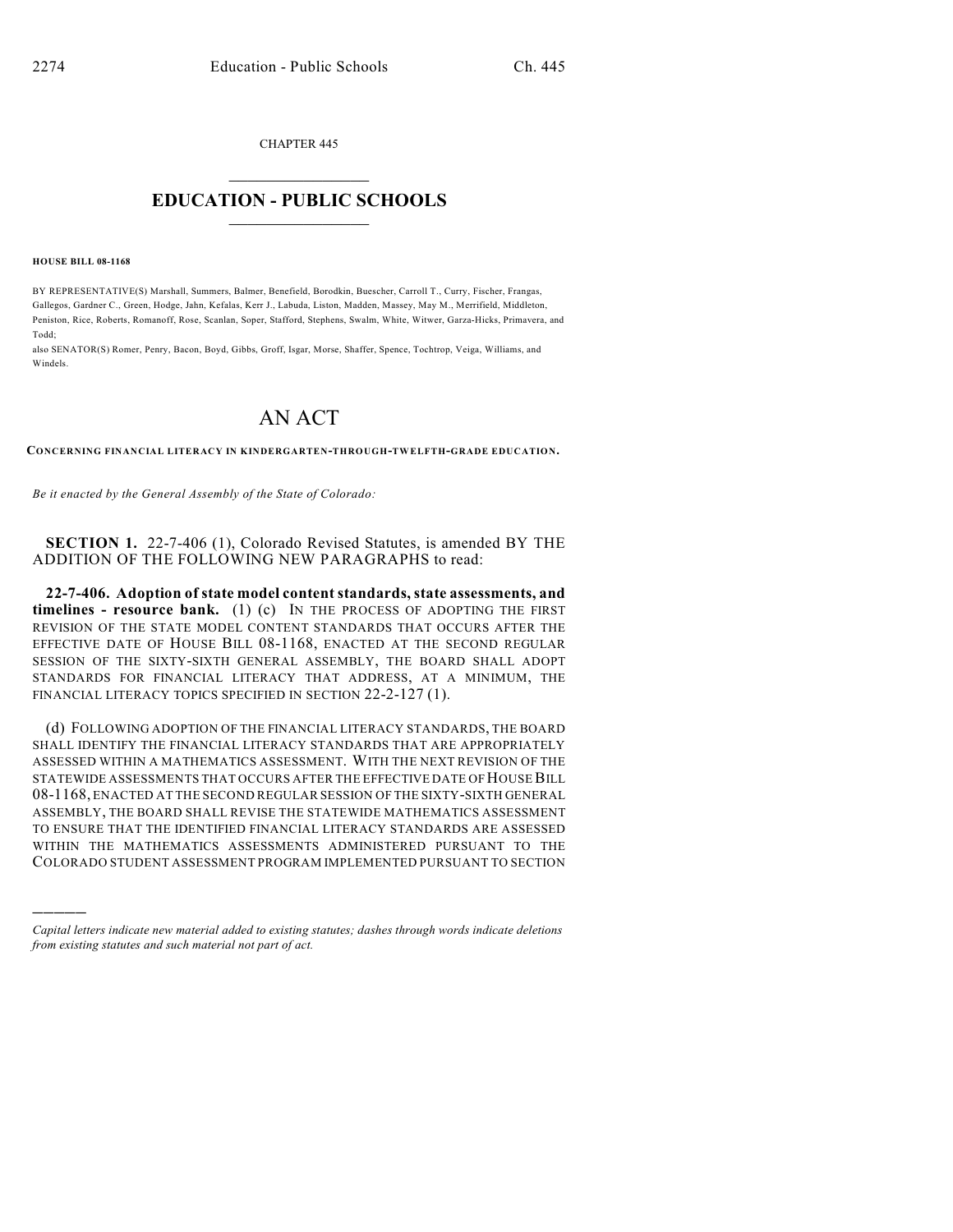22-7-409.

**SECTION 2.** 22-7-407 (4), Colorado Revised Statutes, is amended to read:

**22-7-407. Adoption of content standards by districts.** (4) (a) Following adoption of content standards pursuant to this section, each district shall review and revise such THE content standards as necessary to maintain maximum effectiveness. In revising such THE content standards, each district shall seek recommendations from and shall work in cooperation with educators, parents, students, business persons, members of the general community who are representative of the cultural diversity of the district, and the district's accountability committee created pursuant to section 22-7-104.

(b) IN THE PROCESS OF ADOPTING THE FIRST REVISION OF THE SCHOOL DISTRICT CONTENT STANDARDS THAT OCCURS AFTER THE EFFECTIVE DATE OF HOUSE BILL 08-1168, ENACTED AT THE SECOND REGULAR SESSION OF THE SIXTY-SIXTH GENERAL ASSEMBLY, EACH DISTRICT SHALL ADOPT STANDARDS FOR FINANCIAL LITERACY THAT ADDRESS, AT A MINIMUM, THE FINANCIAL LITERACY TOPICS SPECIFIED IN SECTION 22-2-127 (1). EACH DISTRICT SHALL ALSO REVISE ITS CURRICULA TO ENSURE THAT THE CURRICULA INCLUDE FINANCIAL LITERACY IN THE DISTRICT'S PROGRAMS OF STUDY, AND EACH DISTRICT SHALL ADOPT ASSESSMENTS THAT ARE ALIGNED WITH THE FINANCIAL LITERACY STANDARDS. A DISTRICT MAY INCLUDE ASSESSMENT OF FINANCIAL LITERACY STANDARDS WITHIN ASSESSMENTS THAT ADDRESS STANDARDS IN OTHER SUBJECT AREAS.

**SECTION 3.** 22-7-406 (1), Colorado Revised Statutes, is amended BY THE ADDITION A NEW PARAGRAPH to read:

**22-7-406. Adoption of state model content standards, state assessments, and timelines - resource bank.** (1) (c) IN THE PROCESS OF REVISING AND ADOPTING THE STATE CONTENT STANDARDS PURSUANT TO SECTION 22-7-1005, THE BOARD SHALL ADOPT STANDARDS FOR FINANCIAL LITERACY THAT ADDRESS, AT A MINIMUM, THE FINANCIAL LITERACY TOPICS SPECIFIED IN SECTION 22-2-127 (1). FOLLOWING ADOPTION OF THE FINANCIAL LITERACY STANDARDS, THE BOARD SHALL IDENTIFY THE FINANCIAL LITERACY STANDARDS THAT ARE APPROPRIATELY ASSESSED WITHIN A MATHEMATICS ASSESSMENT AND SHALL ENSURE THAT THE IDENTIFIED STANDARDS ARE ASSESSED WITHIN THE MATHEMATICS ASSESSMENTS ADMINISTERED AS PART OF THE SYSTEM OF ASSESSMENTS ADOPTED PURSUANT TO SECTION 22-7-1006. INCLUSION OF ONE OR MORE FINANCIAL LITERACY STANDARDS WITHIN A MATHEMATICS ASSESSMENT SHALL NOT PREVENT THE BOARD FROM ASSESSING THE REMAINING FINANCIAL LITERACY STANDARDS WITHIN ONE OR MORE OTHER ASSESSMENTS.

**SECTION 4.** 22-7-407 (4), Colorado Revised Statutes, is amended to read:

**22-7-407. Adoption of content standards by districts.** (4) (a) Following adoption of contentstandards pursuant to this section, each district shall review and revise such THE content standards as necessary to maintain maximum effectiveness. In revising such THE content standards, each district shall seek recommendations from and shall work in cooperation with educators, parents, students, business persons, members of the general community who are representative of the cultural